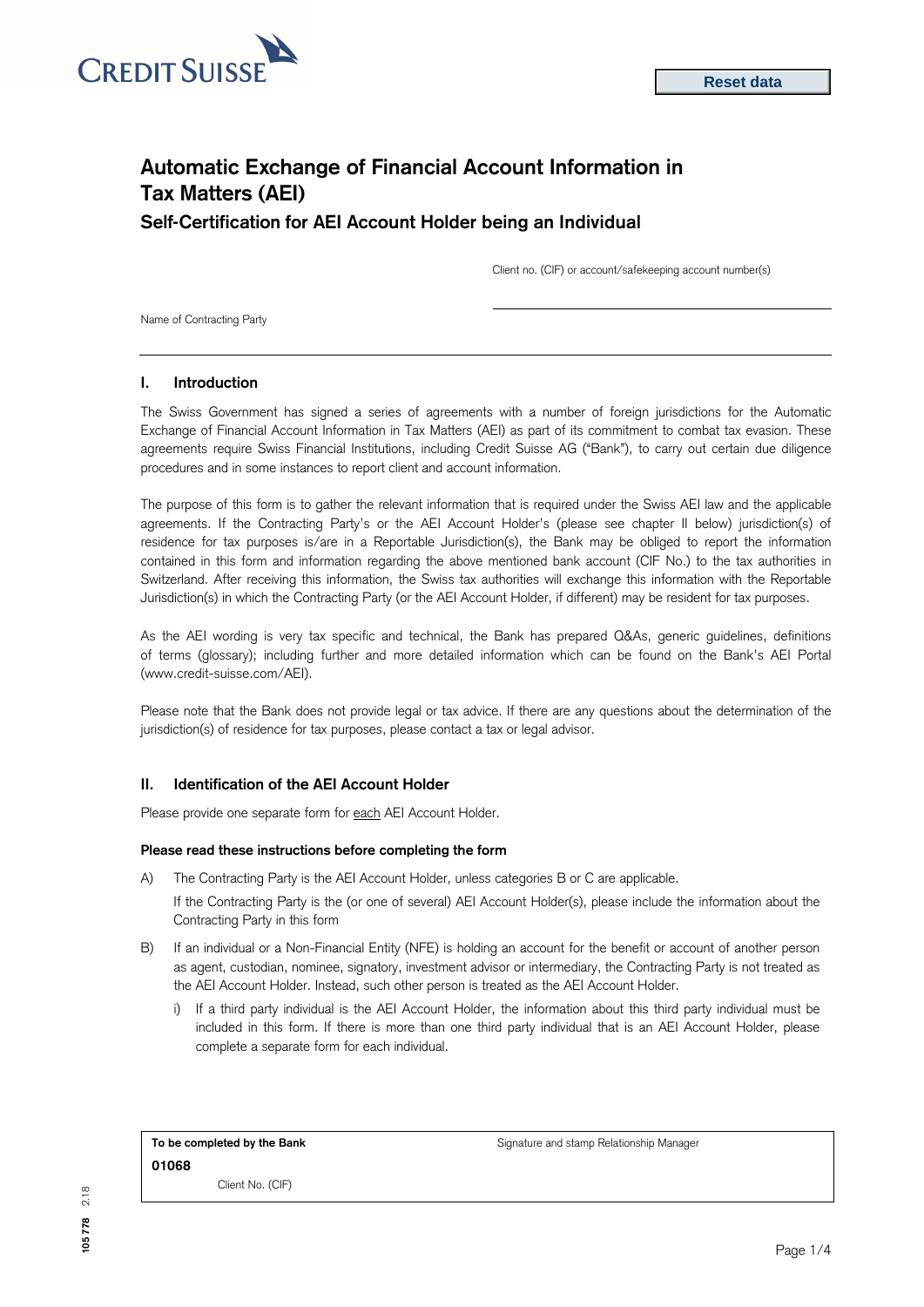- ii) If one or more third party entities are the AEI Account Holder(s), this form does not have to be completed. Instead the form "Self-Certification for AEI Account Holder being an Entity" must be completed for each third party entity.
- iii) If third party individuals and third party entities are the AEI Account Holder(s) please follow the instructions for individuals under i) and the instructions for entities under ii).
- C) If the Contracting Party is holding the account as a trustee on behalf of a trust, the trust is treated as the AEI Account Holder. This form does not have to be completed. Instead, the form "Self-Certification for AEI Account Holder being an entity" must be completed for the trust.

# **III. Personal Data and Tax Residence of the AEI Account Holder (may be identical to the Contracting Party)**

| Name                           | First name |
|--------------------------------|------------|
| Date of birth (dd.mm.yyyy)     |            |
| Residence Address / Street/No. |            |
| Zip code                       | Town/City  |
| Country (no abbreviation)      |            |

Please insert below **all** jurisdiction(s) of residence for tax purposes.

Generally, an individual is resident for tax purposes in a jurisdiction if, under the laws of that jurisdiction (including tax conventions, e.g. double tax agreements), he/she pays or should be paying taxes therein by reason of his/her domicile, residence, or any other criterion of a similar nature, and not only from sources in that jurisdiction.

Further you may be required to provide additional information to evidence the declaration made.

For additional information on tax residence, please contact a tax and legal adviser and visit the Bank's AEI Portal [\(www.credit-suisse.com/AEI\).](http://www.credit-suisse.com/AEI)

# **Jurisdiction 1:**

**Jurisdiction of Residence for Tax Purposes Taxpayer Identification Number (TIN)<sup>1</sup>** (no abbreviations) (or equivalent Identification Number)

#### **If the TIN is unavailable, please tick the box with the appropriate reason (only one box can be ticked):**

**Reason A**: The relevant jurisdiction is Switzerland (Note: If you tick this box, please make sure that you also have entered above your jurisdiction of residence for tax purposes)

|  |  | To be completed by the Bank |  |  |
|--|--|-----------------------------|--|--|
|--|--|-----------------------------|--|--|

\_\_\_\_\_\_\_\_\_\_\_\_\_\_\_\_\_\_\_\_

Client No. (CIF)

**<sup>1</sup>**For more information regarding TIN please contact a tax or legal adviser or visit the Bank's AEI Portal (www.credit-suisse.com/AEI).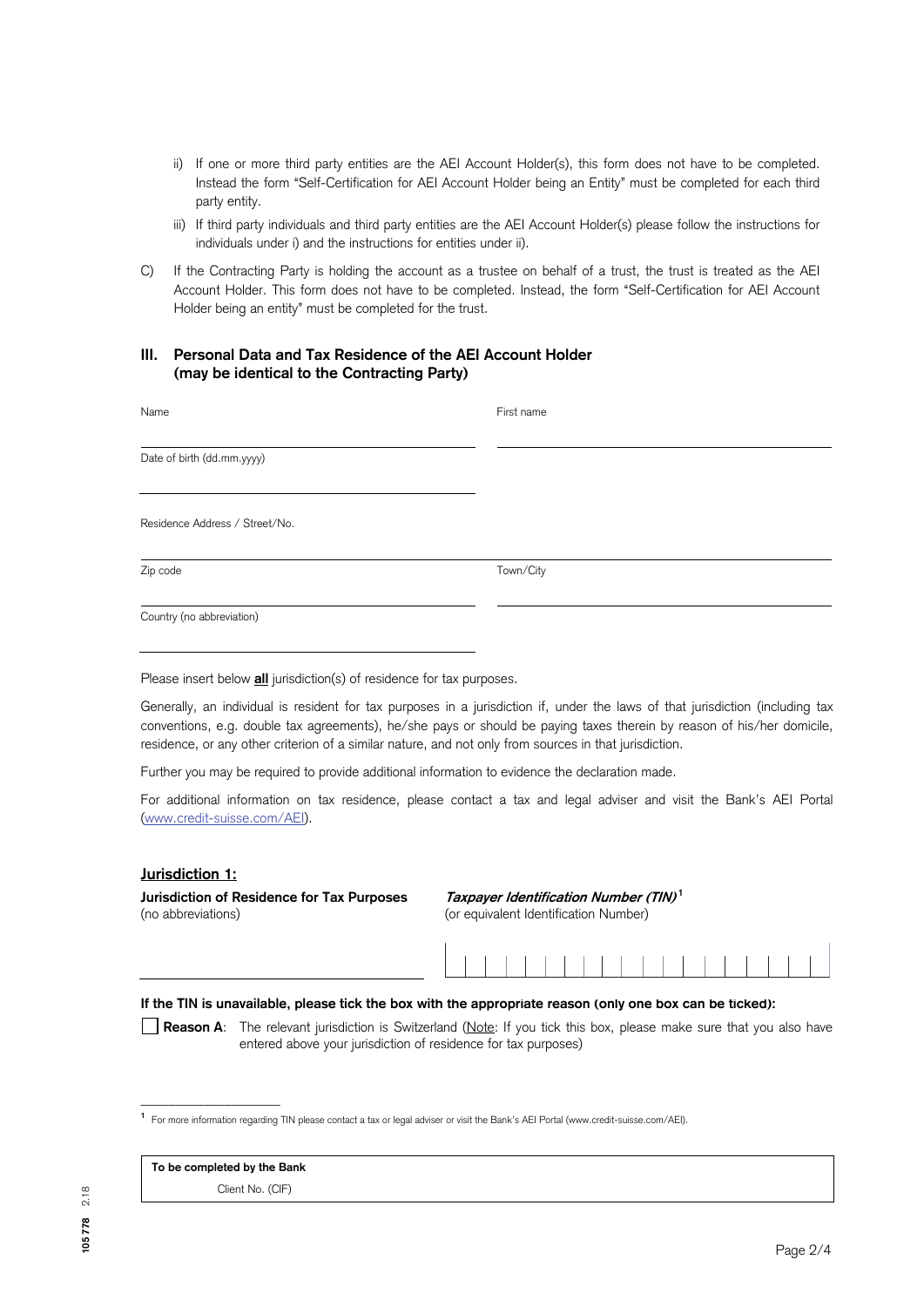|                                                                                                                                                                | Reason B: The jurisdiction where the AEI Account Holder is liable to pay tax does not issue TINs (or an equivalent<br>identification number) to its residents <sup>2</sup>            |                                                                                                            |  |
|----------------------------------------------------------------------------------------------------------------------------------------------------------------|---------------------------------------------------------------------------------------------------------------------------------------------------------------------------------------|------------------------------------------------------------------------------------------------------------|--|
|                                                                                                                                                                | <b>Reason C:</b> The TIN is not available at the moment but will be provided as soon as possible.                                                                                     |                                                                                                            |  |
| Jurisdiction 2:                                                                                                                                                |                                                                                                                                                                                       |                                                                                                            |  |
| (no abbreviations)                                                                                                                                             | Jurisdiction of Residence for Tax Purposes                                                                                                                                            | Taxpayer Identification Number (TIN) <sup>1</sup><br>(or equivalent Identification Number)                 |  |
|                                                                                                                                                                |                                                                                                                                                                                       |                                                                                                            |  |
|                                                                                                                                                                |                                                                                                                                                                                       | If the TIN is unavailable please, tick the box with the appropriate reason (only one box can be ticked):   |  |
|                                                                                                                                                                | Reason A: The relevant jurisdiction is Switzerland (Note: If you tick this box, please make sure that you also have<br>entered above your jurisdiction of residence for tax purposes) |                                                                                                            |  |
|                                                                                                                                                                | <b>Reason B:</b> The jurisdiction where the AEI Account Holder is liable to pay tax does not issue TINs (or an equivalent<br>identification number) to its residents <sup>2</sup>     |                                                                                                            |  |
|                                                                                                                                                                | <b>Reason C:</b> The TIN is not available at the moment but will be provided as soon as possible.                                                                                     |                                                                                                            |  |
| Jurisdiction 3:                                                                                                                                                |                                                                                                                                                                                       |                                                                                                            |  |
| Taxpayer Identification Number (TIN) <sup>1</sup><br>Jurisdiction of Residence for Tax Purposes<br>(no abbreviations)<br>(or equivalent Identification Number) |                                                                                                                                                                                       |                                                                                                            |  |
|                                                                                                                                                                |                                                                                                                                                                                       |                                                                                                            |  |
|                                                                                                                                                                |                                                                                                                                                                                       | If the TIN is unavailable, please tick the box with the appropriate reason (only one box can be ticked):   |  |
|                                                                                                                                                                | Reason A: The relevant jurisdiction is Switzerland (Note: If you tick this box, please make sure that you also have<br>entered above your jurisdiction of residence for tax purposes) |                                                                                                            |  |
| <b>Reason B:</b>                                                                                                                                               | The jurisdiction where the AEI Account Holder is liable to pay tax does not issue TINs (or an equivalent<br>identification number) to its residents <sup>2</sup>                      |                                                                                                            |  |
|                                                                                                                                                                | <b>Reason C:</b> The TIN is not available at the moment but will be provided as soon as possible.                                                                                     |                                                                                                            |  |
| jurisdictions.                                                                                                                                                 |                                                                                                                                                                                       | Please use an additional form if the above mentioned AEI Account Holder is tax resident in more than three |  |

# **IV. Acknowledgment and Certification**

- 1. The Contracting Party confirms that all statements made in this form are to the best of its knowledge and belief, correct and complete.
- 2. The Contracting Party confirms that it has listed all its (or the AEI Account Holder's, if different) jurisdiction(s) of residence for tax purposes.

# **To be completed by the Bank**

\_\_\_\_\_\_\_\_\_\_\_\_\_\_\_\_\_\_\_\_

Client No. (CIF)

**<sup>1</sup>**For more information regarding TIN please contact a tax or legal adviser or visit the Bank's AEI Portal (www.credit-suisse.com/AEI).

<sup>&</sup>lt;sup>2</sup> Reason B also covers cases where the jurisdiction in which the AEI Account Holder is liable to pay tax does not issue TINs to some types of its residents (e.g. minors)